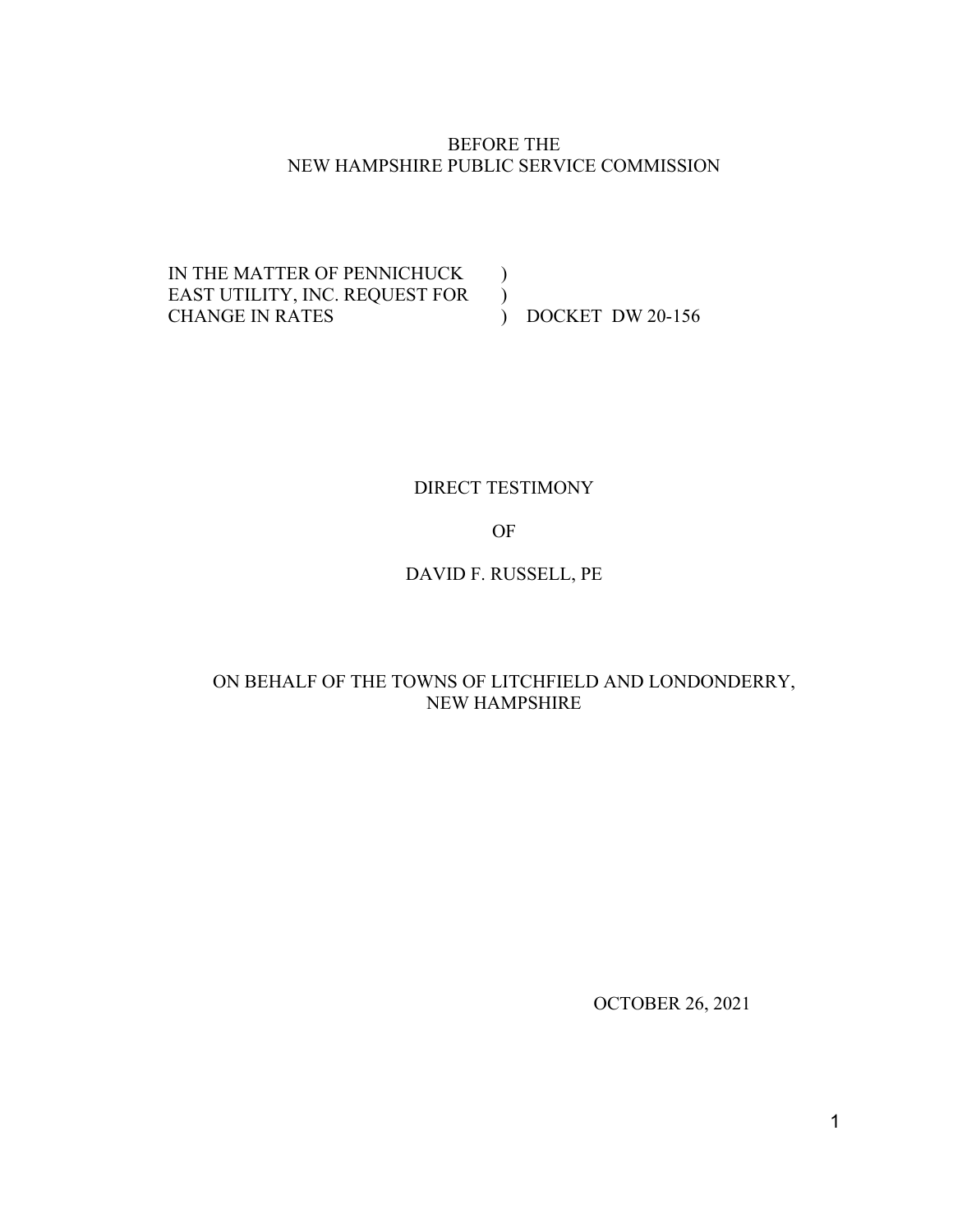## **I. INTRODUCTION**

#### **Q. Please state your name and business address.**

A. My name is David F. Russell, and my primary business address is 15 Titcomb Street, Newburyport Massachusetts, 01950 with a second Office at 23599 Awabuki Drive, Venice Florida, 34293.

#### **Q. On whose behalf are you testifying in this case?**

A. I am testifying on behalf of the Town of Litchfield and the Town of Londonderry, both of whom are collectively interveners in this case, referred to as the 'Towns." I am the owner and President of my consulting Company, RUSSELL CONSULTING, LLC, which has been in business for 25 years.

### **Q. What information have you reviewed in preparing this testimony?**

A. I have reviewed the Direct Testimony and exhibits of all of the Company's witnesses in this case. In addition, I have reviewed all of the responses to Data 14 Requests issued by the Towns and Staff of the New Hampshire Department of Energy ("NHDOE"); and all of the orders issued by the Commission in this case, and the Company's responses to them.

# **Q. What is the nature of your involvement in this case?**

A. As the Towns expert rate consultant I am assisting both Towns in evaluating the Pennichuck East Utility ("PEU" or the "Company") case in chief and whether or not the Company's proposals are appropriate and reasonable, and if they are not, what modifications should be made to make them such.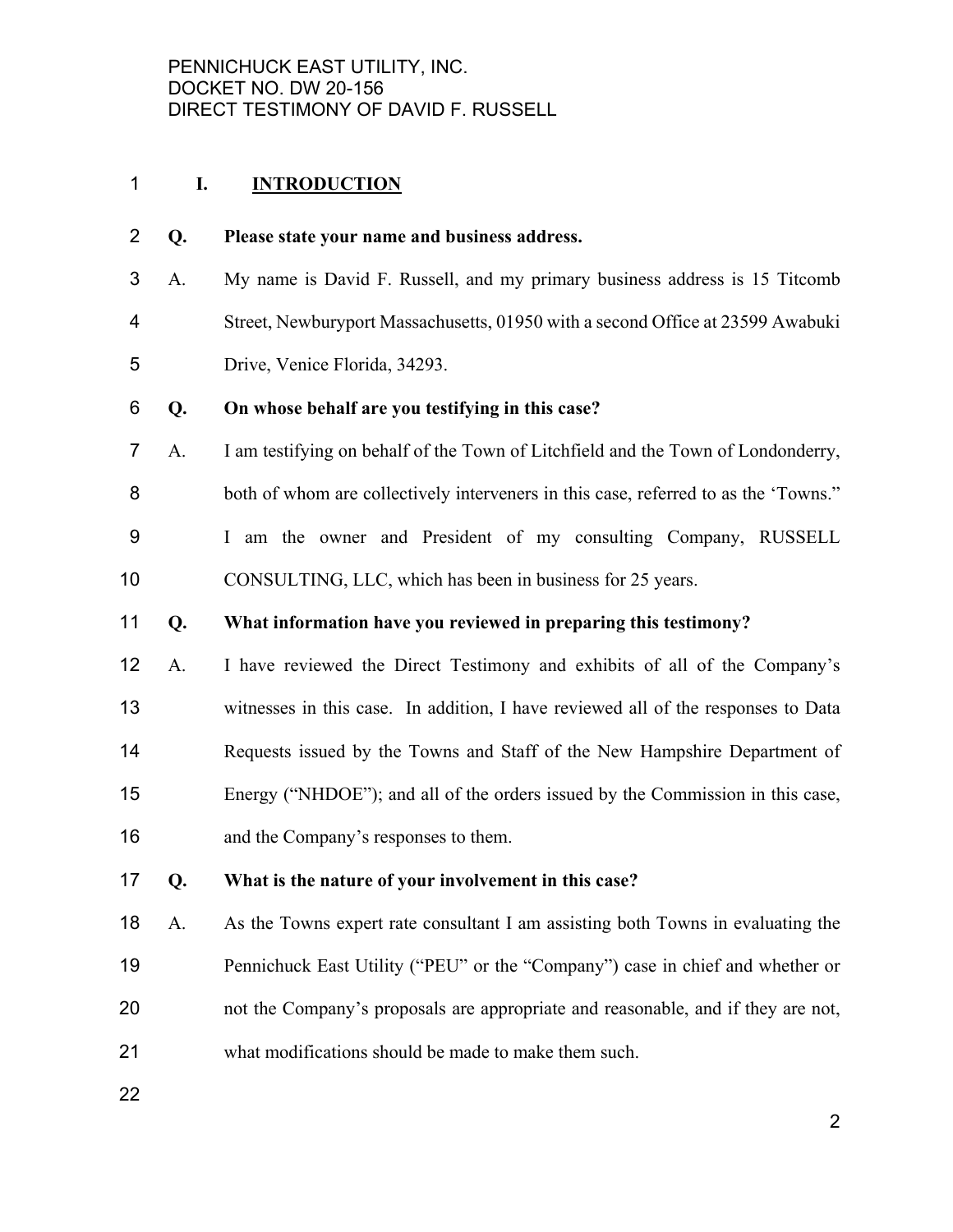#### **Q. What is the purpose of your testimony?**

A. This testimony was prepared to present my findings, conclusions and recommendations with respect to the Company's proposed increase in revenue requirements and their proposed rate design. Specifically, my review and analysis is designed to ensure that the proposed rate increase is the minimum level needed to provide safe and reliable water service to all ratepayers, including ratepayers in both Towns and all Town-owned facilities and fire protection services. 8 Additionally, I am tasked with ensuring that the Cost-of-Service Study COSS), and the resulting rate design is fair and equitable to all customers and that the Towns, will as a result of the rate design, only pay their fair share of the total revenues that are determined by the Commission to be necessary going forward.

#### **Q. What is your present occupation?**

A. I am a professional consultant specializing in utility management, operations, capital planning, economics, and rates. I am the owner and founder of my own consulting business - *RUSSELL CONSULTING, LLC*. I specialize in providing the following professional services to cities and towns, municipal utilities, regulatory agencies and consumer advocacy groups: management reviews and audits, needs assessment and facilities planning, utility economics and rate studies, determination of component and total revenue requirements, cost-of-service studies, demand management and conservation programs, expert witness services, utility contracts and negotiations, feasibility studies, system appraisals and related regulatory/institutional studies.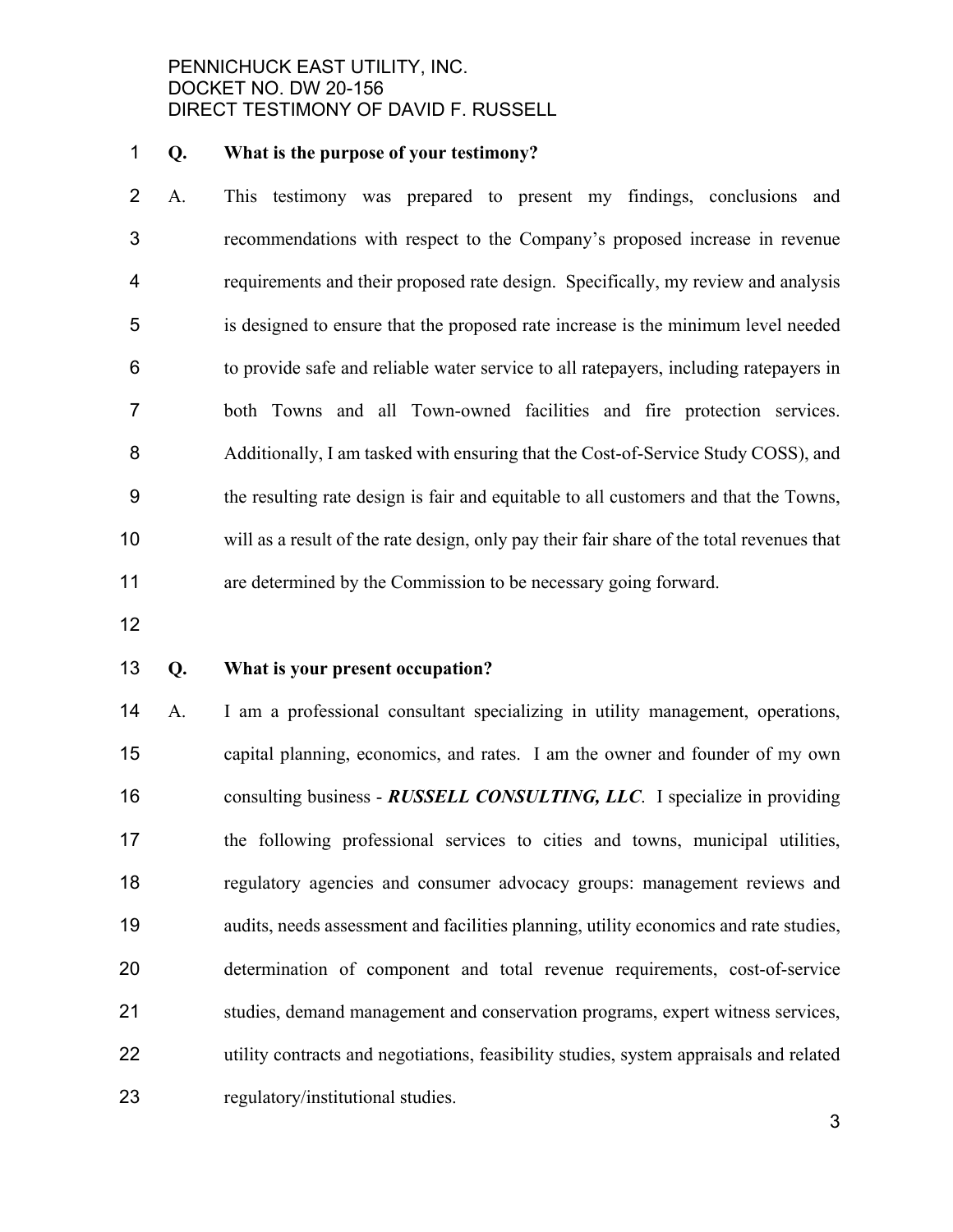#### **Q. Please summarize your training and experience.**

A. I have over 40 years of experience as a professional engineer, utility manager and consultant. My formal education consists of a B.S. Degree in Electrical Engineering from Rutgers College, an M.S. Degree in Engineering Management from Northeastern University and an M.A. Degree in Economics from Rutgers University. I am a Registered Professional Engineer in the States of Massachusetts (Registration Number 28342), New Jersey (Registration Number 26512), and Florida (Registration Number 75247). For nearly all my career, I have been actively involved in the management and control of utility businesses, from small public water systems to large multi-state, fully integrated, private electric companies.

I have provided expert witness testimony on many occasions before several state public utility commissions, legislative committees and Superior Courts, including testimony on matters directly related to utility management and operations, planning, forecasting and needs assessment, least cost planning, capital improvements, revenue requirements, cost of service studies and rate design, and demand management/conservation programs.

Early in my career I was directly employed by two state regulatory agencies. For the Massachusetts Department of Public Utilities, I held the position of Chief Engineer for 2 years before leaving State service for a position (Strategic Planner for General Public Utilities in New Jersey) in the private sector. For the New Jersey Board of Public Utilities, I was employed as a consultant to the Board's Chief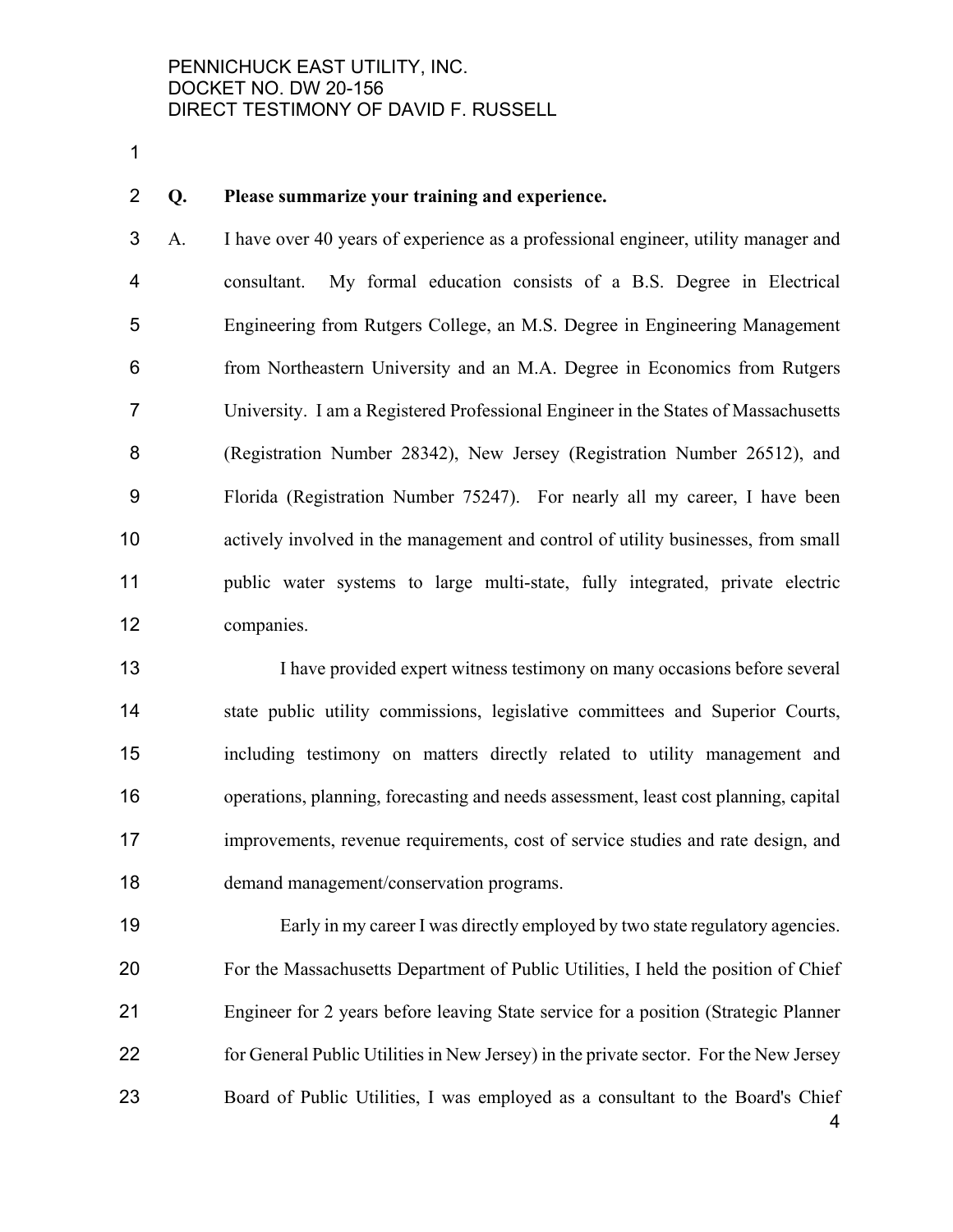Economist. I have held management positions for three large Electric Utilities operating in the Northeast and Mid-Atlantic states, and was a Principal Management Consultant for a large environmental engineering company with headquarters in Boston, Massachusetts for eight years before establishing my own consulting business over 20 years ago.

I have written several papers and articles that have been published in professional journals and/or presented at utility industry conferences. Topics have included rate design and cost of service studies, appraisals of utility systems, energy conservation and other measures to reduce total energy costs, and cost/benefit analysis of alternative ownership options for utilities. Many of these papers have been published in Professional Journals and/or presented at industry conferences. 12 I also taught undergraduate and graduate courses in economics and management science, as an adjunct professor at Boston University.

## **Q. Have you previously testified before this Commission or others?**

A. I have previously testified before this Commission on many occasions. I have also testified before the Utilities Commissions in the states of Massachusetts, Rhode Island, New York, New Jersey, Delaware, Illinois, Indiana, Pennsylvania, Ohio, South Carolina, Louisiana, and Florida. Additionally, I have testified before two State Superior Courts, one in New Hampshire and one in Massachusetts.

## **Q. How have you organized the remainder of your testimony?**

- A. My testimony is separated into two general areas Revenue Requirements (RRs)
- 23 and Cost of Service/Rate Design. I address two issues directly related to RRs;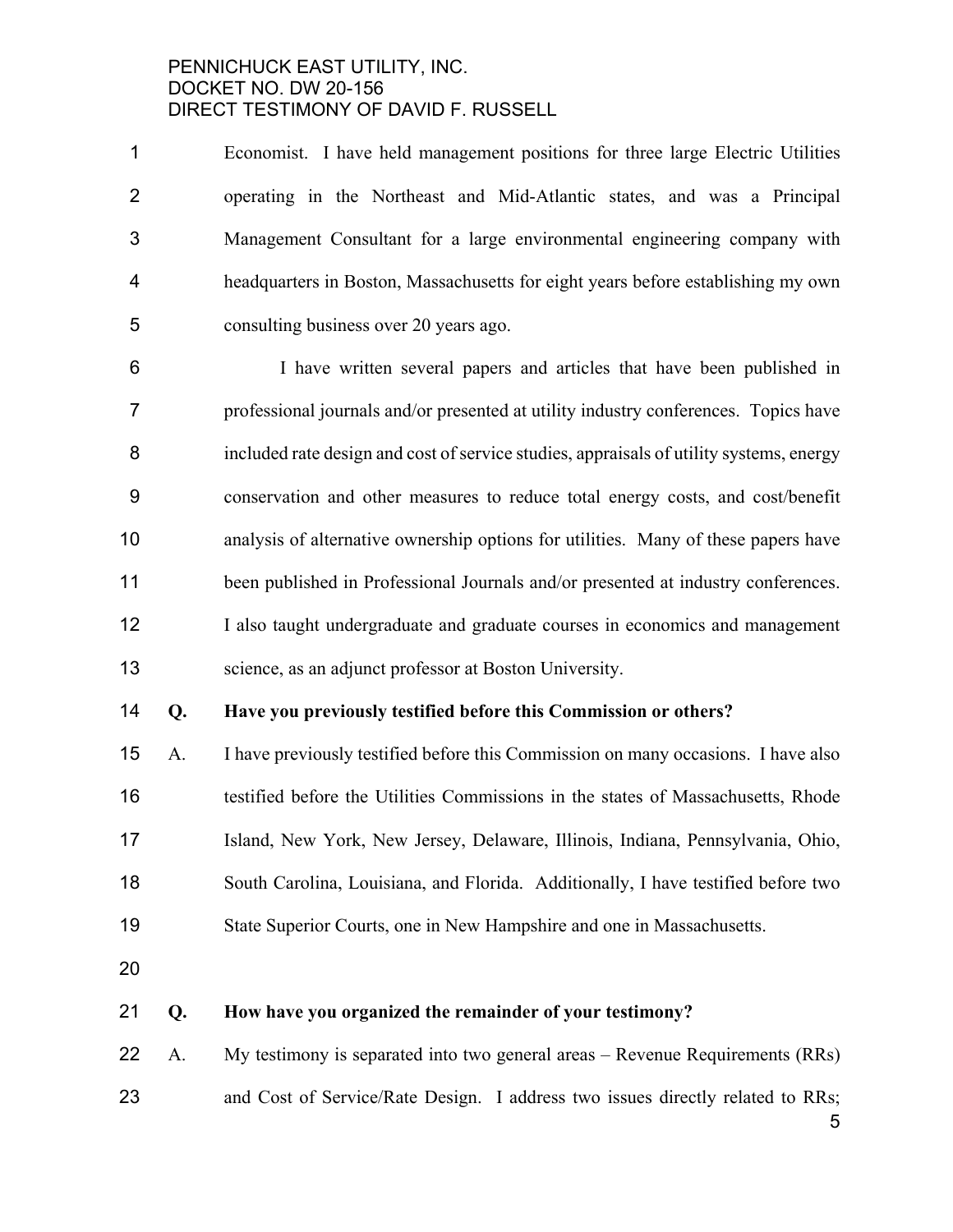| 1              |    | namely, the Proposed Material Operations Expanse Fund (MOEF) and                    |
|----------------|----|-------------------------------------------------------------------------------------|
| $\overline{2}$ |    | replenishment of the Rate Stabilization Fund (RSF). Relative to the second general  |
| 3              |    | area, I discuss the Company's COSS; rate design and rate mitigation or rate         |
| 4              |    | "Gradualism;" and present the Towns recommendation on rate design.                  |
| 5              |    |                                                                                     |
| 6              | П. | <b>REVENUE REQUIREMENTS</b>                                                         |
| $\overline{7}$ | Q. | What is your understanding of the Material Operating Expense Factor                 |
| 8              |    | ("MOEF") that PEU proposes in this case?                                            |
| 9              | A: | The Company has proposed a 6% MOEF that would be applied to the Material            |
| 10             |    | Operating Expense Revenue Requirement (MOERR) established in each case. The         |
| 11             |    | total MOERR, with the MOEF included, would be added to the Company's                |
| 12             |    | Operating Expense Revenue Requirement component of PEU's overall revenue            |
| 13             |    | requirement. According to the Company, the MOEF is designed to ensure that the      |
| 14             |    | Company has sufficient cash in between rate cases to cover any and all increases in |
| 15             |    | operating expenses. It is based on an assumed average increase in these expenses    |
| 16             |    | of 6% each year.                                                                    |
| 17             | Q: | Do you believe that the proposed MOEF is appropriate in this case?                  |

- **A:** No. I do not believe that the Company's proposed MOEF, especially at its 6% level, is appropriate.
- **Q: What are your concerns with the MOEF?**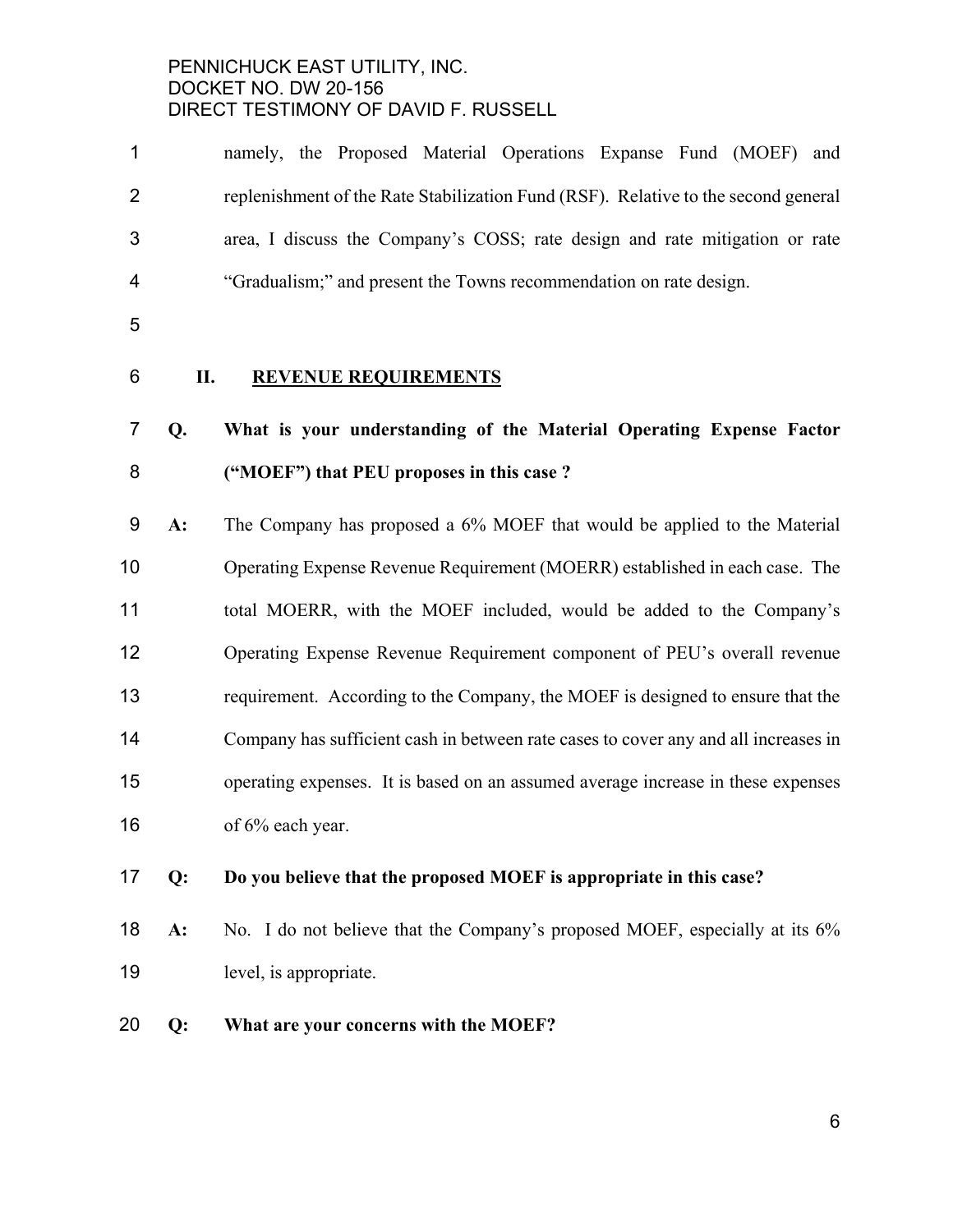**A:** With this proposed MOEF, PEU is asking the Commission to guarantee a high level of cost increase protection without any incentives that would ensure that the Company is operating as effectively and efficiently as possible. The Commission has previously stated its concern about the Company's rapid increases in costs, its significant proposed rate increase, and PEU's efforts to lower costs.

Specifically, in the Commission's Order on Temporary Rates, dated August 16, 2021, the Commission stated that "the size of the rate increase is significant," and 8 observed that "while the temporary rate increase is appropriate per statute, the amount of the increase points to a need for a high level of scrutiny in the permanent rate case." The Commission further stated that it would "want to understand the average increase in rates 11 over the last 10 years and the specific actions that PEU is taking to lower costs while providing adequate service to its customers." Providing a guaranteed expense factor of such a magnitude provides no incentive for PEU to lower costs and operate efficiently.

# **Q: Do you believe that the Company has demonstrated a need for a 6% MOEF in this case?**

**A:** The Company has not demonstrated the need for such a new and large component of its RRs. The supposed need for the MOEF is based on several assumptions and cost projections that may or may not be realized between rate cases. For example, the implicit allowed price escalation is very high and unnecessary. It assumes an escalation rate of 6% which is 3 times (200%) higher than long term inflation of 2%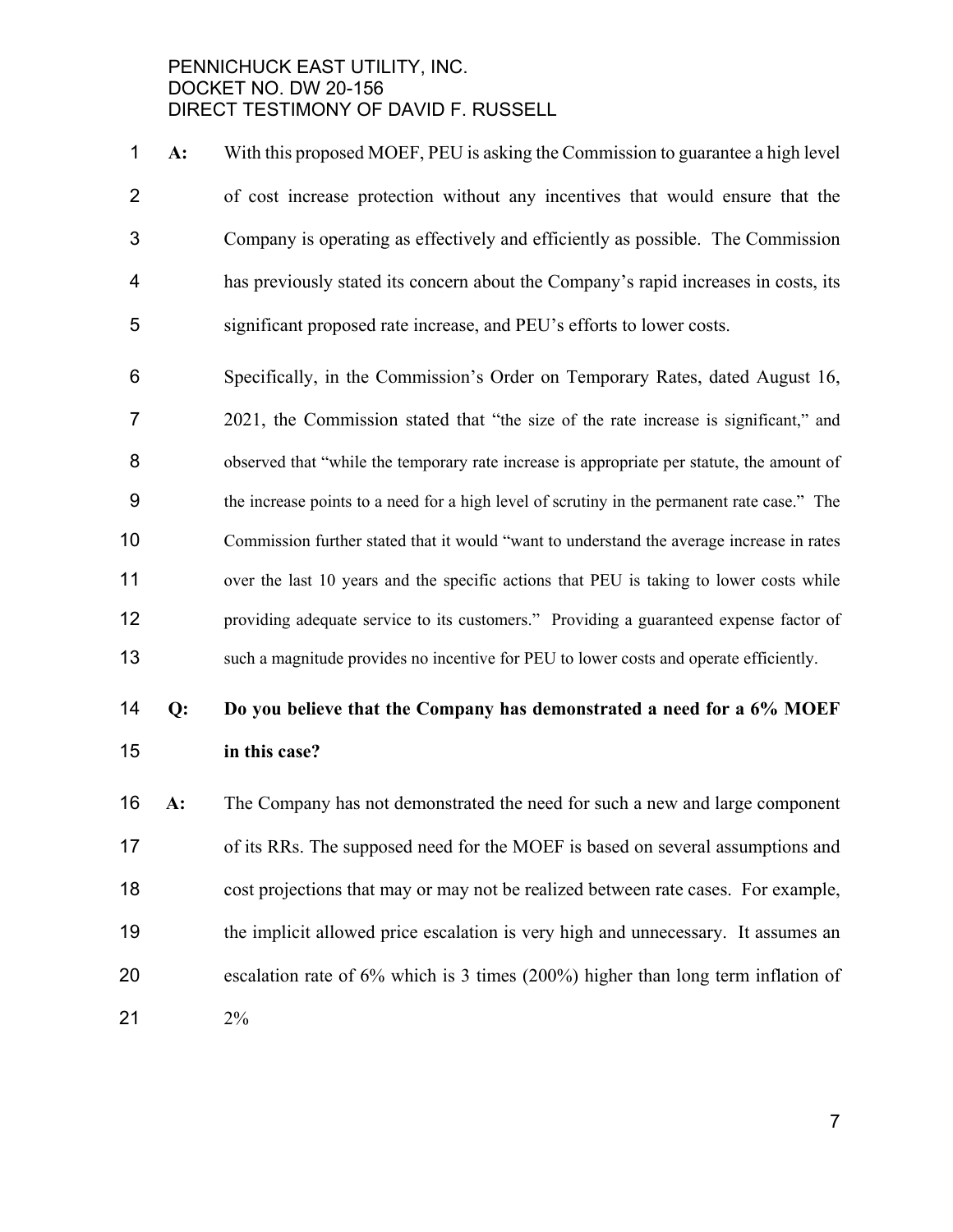# **Q: Are there other ways to pay for the cost increases between rate cases that the MOEF is designed to mitigate?**

**A:** Yes. The Company also already has 3 reserve funds that can be used to protect potential cash flow issues between rate cases. And, as discussed in the next section, as part of this case the Company is also requesting that it be allowed to bring the level of the other 3 reserve funds to some earlier determined "appropriate" level ("imprest"). Together these two increases in reserve levels add nearly \$700,000 in increased revenue requirement that will raise all customer rates to levels that are considered to create "rate shock' by many.

#### **Q: Should the Commission approve the MOEF as a part of this case?**

**A:** For all of the reasons previously discussed, the Commission should not approve the MOEF as part of this case. This would lower the proposed increase in RRs by about 13 \$420,000 (which is about 25% of the total proposed increase).

# **Q: What if the Commission concludes that some type of new revenue requirement is needed to pay for increased costs between rate cases?**

**A:** If the Commission is persuaded that some level of the MOEF should be allowed, 17 the increase should be limited to no more than the level that assumes a  $2\%$ escalation rate (not 6%). This assumption, which would match the rate of long-19 term inflation, would lower the RR increase by about \$280,000.

#### **III. REPLENISHMENT OF THE RSFs**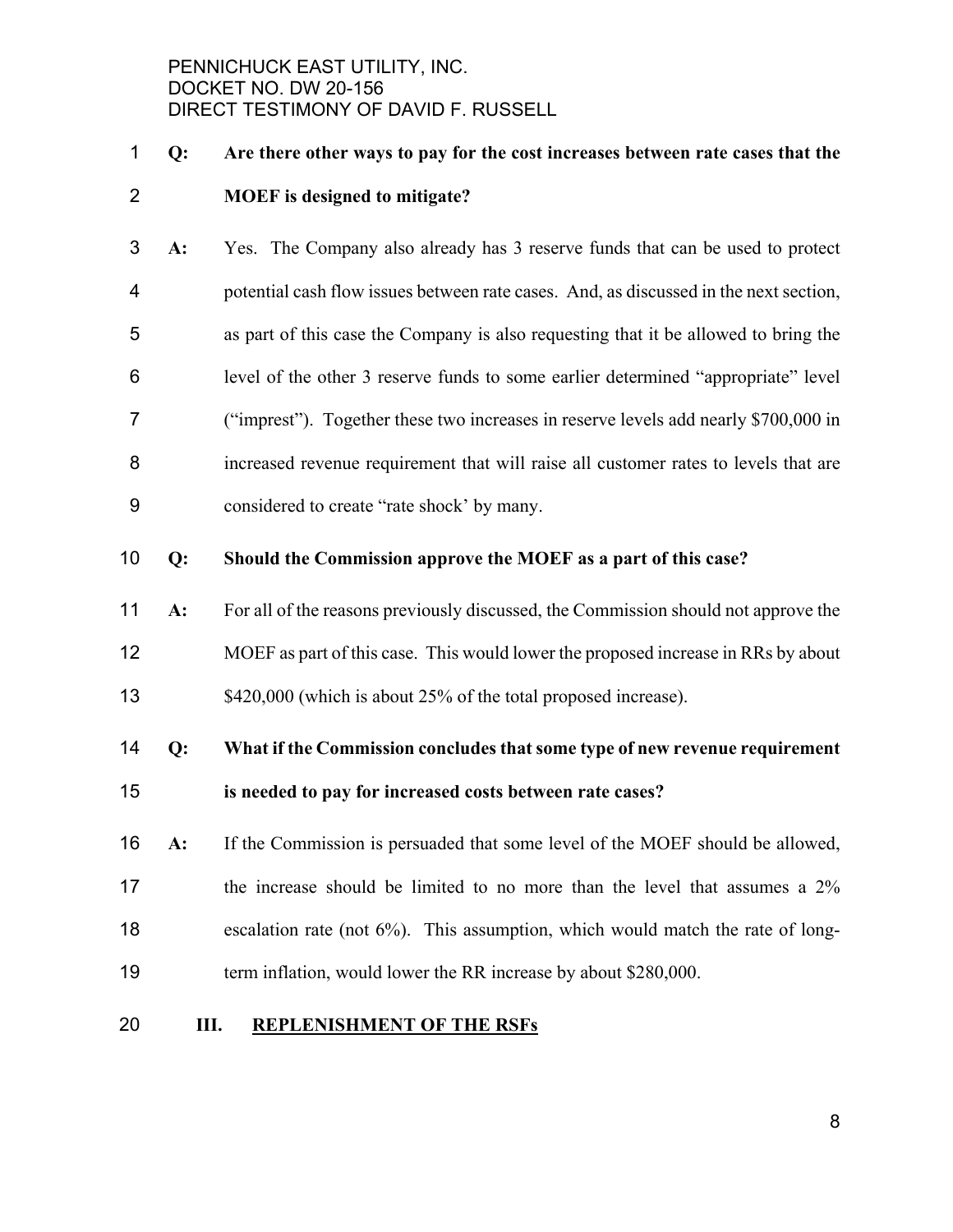# **Q: What is your understanding of the Company's efforts to replenish their rate stabilization funds?**

**A:** The Company has requested to refill their Rate Stabilization Funds (RSFs) to the imprest level of \$980,000, which is consistent with the level approved in DW 17- 128. Given the current state of the funds, PEU estimates that it will need around \$2.1 million to replenish the funds.

#### **Q: How has PEU proposed to pay for the replenishment of its RSFs?**

**A:** PEU has proposed to set up a deferred debit for around \$2,087,598 and to amortize that debit over 10 years, which would result in an increased annual amortization expense of around \$212,000 but would have the effect of lowering the rate in the near term.

#### **Q: Has an alternative proposal been raised to replenish the RSFs?**

**A:** Yes. During discovery with the parties to this case, the Company discussed the alternative of immediately funding a one-time replenishment of the RSFs with external debt and spreading the cost over 25 years by amortizing the principal and interest on the debt issued for that purpose. This debt-based proposal, which the Company has requested approval of in the financing docket, DW 21-129, also assumes the implementation of a MOEF at a 4% level and provides funding for 19 the shortfall between that 4% MOEF and the Company's requested 6% MOEF. 20 The funding of these two items would reduce PEU's RR by about \$350,000.

**Q: Do you agree with the Company's approach as detailed in DW 21-129?**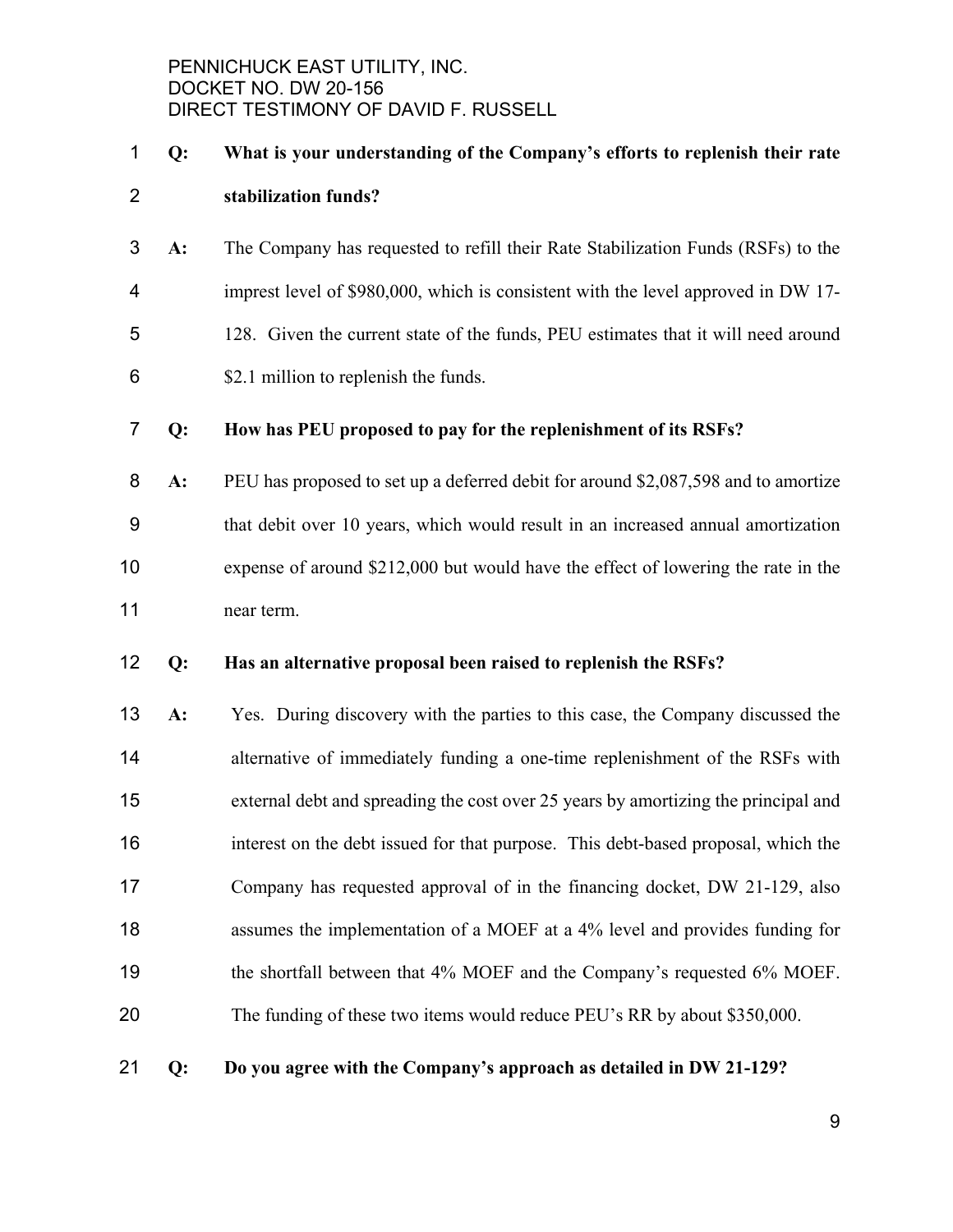**A:** While the Company's approach is a feasible alternative, the Towns believe the preferred approach separates the funding of the MOEF from the financing of the funds needed to replenish the RSF funds. The Town's alternative consists of not allowing an MOEF, or at least greatly reducing its magnitude in this case, plus incurring new debt spread over 25 years to replenish the RSF Funds. The reduction in RRs for the recommendation relative to the MOEF were discussed above.

# **Q: What would be the effect on ratepayers under the Towns' proposal of financing the replenishment of the RSFs?**

- **A:** The savings in the first 10 years would be the difference in the annual cost of simply dividing the total RSF deficit by 10 minus the debt service associated with the financing alternative (\$212,000 – [the Company's estimate of the levelized debt service on the new debt]). The net result would be sizable savings in the first 10 years, followed by the additional cost of debt service payments in years 11 through 25. Factoring in the time value of money, the longer term costs would be somewhat higher than the short term savings.
- However, it is expected that the additional savings to the Company and its customers resulting from overall interest cost to the Company as a result of the financing alternative would more than offset any direct net cost. Additionally, given the large increase proposed by the Company on residential customers, a short-term reduction in the level of increase to general service customers is greatly needed. In that sense, the alternative is a much-needed way too mitigate some of the rate increase impacts to residential customers. As discussed above,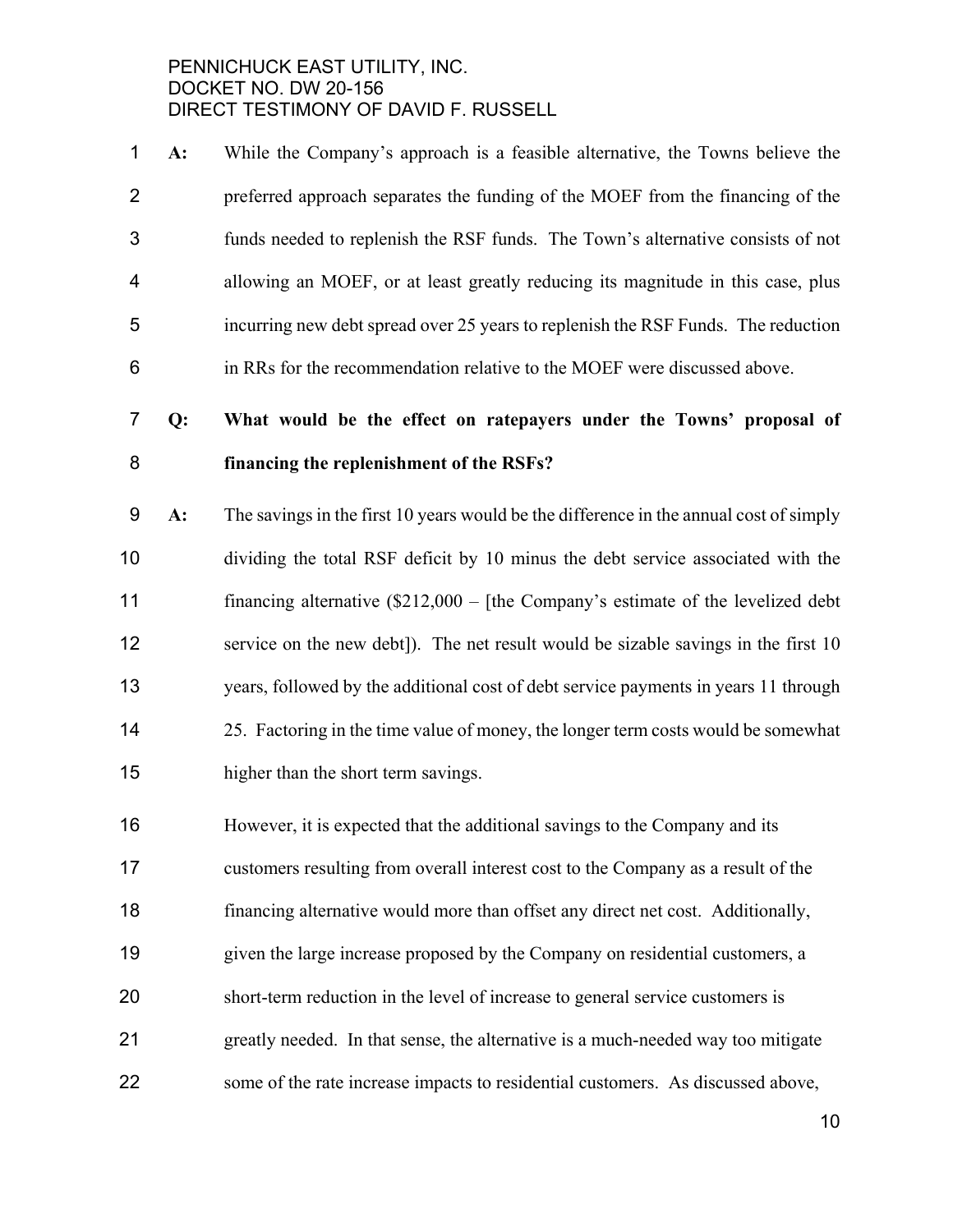- the Commission, in its Order on Temporary Rates, expressed skepticism about the size of the proposed increase in permanent rates. Financing the replenishment of the RSFs would minimize the rate increase that ratepayers experience in this case.
- **Q: Is there any other benefit to the Towns' financing strategy?**
- **A:** Yes. By replenishing the RSFs immediately through debt, it will place the Company in a better position with its lenders, thereby allowing the Company to obtain debt in the future at more preferential rates. Given that PEU can only obtain extra funding through debt transactions, the replenishment of its funds will have a positive impact in PEU's future ability to reduce debt-service costs.

#### **IV. COSS/RATE DESIGN**

#### **Q: Did the company undertake a COSS in this case?**

**A:** Yes.

## **Q: What is a COSS?**

- **A:** A COSS is a study in which a utility determines its costs for providing service to each specific class of customers. The COSS is designed to aid in designing the rates that the utility charges.
- **Q: What is the significance of a COSS?**
- **A:** A COSS is important because it is industry standard in the water industry to set
- rates based on a cost-of-service ratemaking approach. Although rate designs can,
- and sometimes do, deviate from a pure cost of service allocation for certain
- reasons, it is generally accepted that a customer's rates should, generally, conform
- 22 to the cost of the service that the utility is providing. It is also generally accepted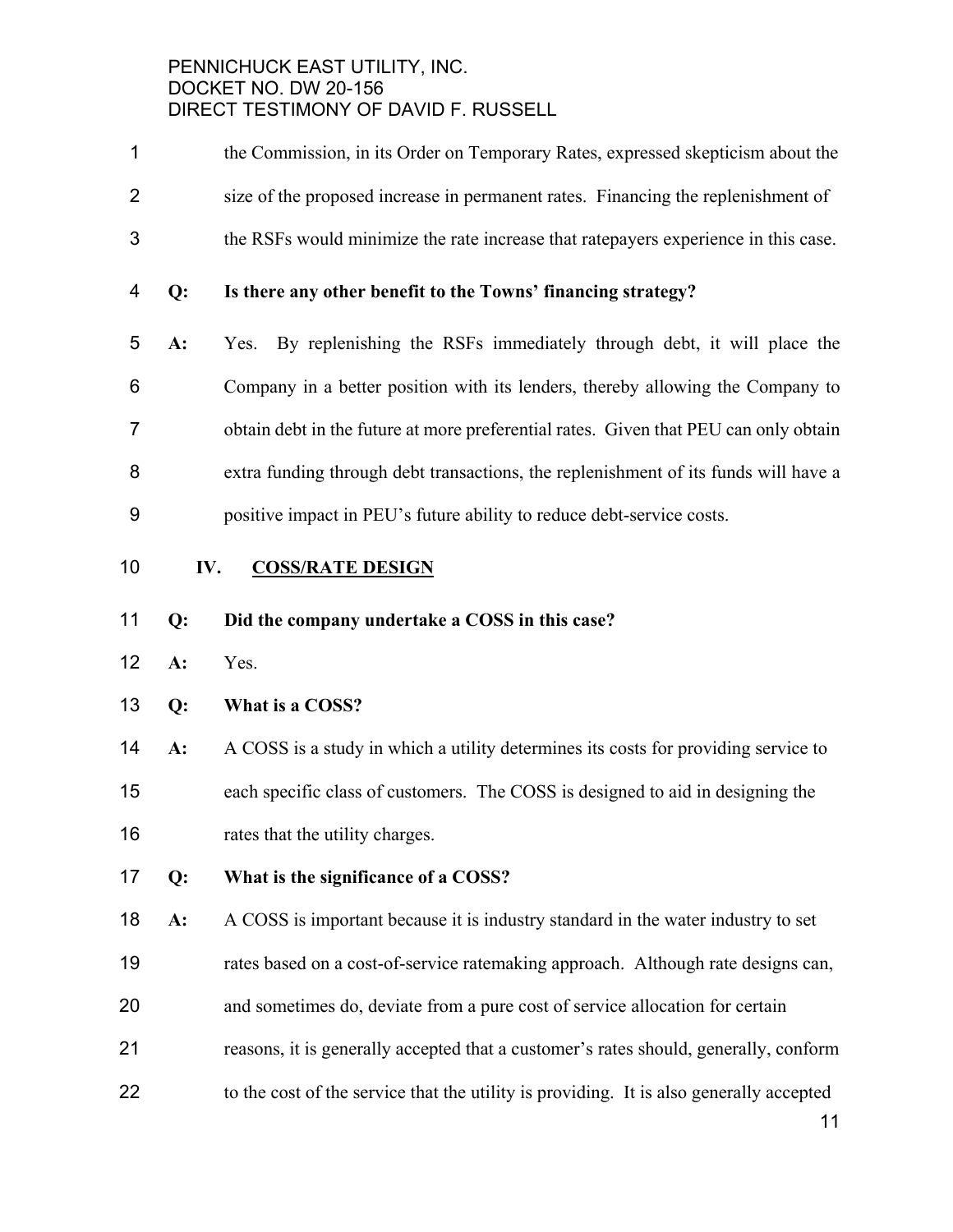- 1 that cost-of-service ratemaking is an appropriate and reasonable method of utility ratemaking in the water utility industry.
- **Q: Under the COSS that PEU originally completed for this case, what was the**
- **recommended revenue that would be recovered from fire protection**
- **customers?**
- **A:** Originally, the Company's COSS allocated a total of just under \$1,400,000 in
- RRs to be obtained from Fire Protection customers.
- **Q: Is that the Company's current position?**
- **A:** No. During discovery, I identified an error that improperly attributed about
- 10 \$330,000 of T&D main costs to fire protection classes. Absent this correction,
- 11 fire protection customers would have been charged \$330,000 more than they
- should have been. (if the Company's Proposed COSS was followed). The
- Company has already accepted the correction I have made to their COSS and
- COS model whereby the total costs allocated to Fire Protection costs has been
- reduced by about \$330,000 (down from approximately \$1,400,000 to
- \$1,070,000).
- **Q: What is the impact of this correction to charges amongst the customer classes?**
- **A:** Under the corrected COSS, Fire Protection customers will actually pay less than what they pay under current rates.
- **Q: Had the Company's initial proposed COSS been implemented what would have been the impact?**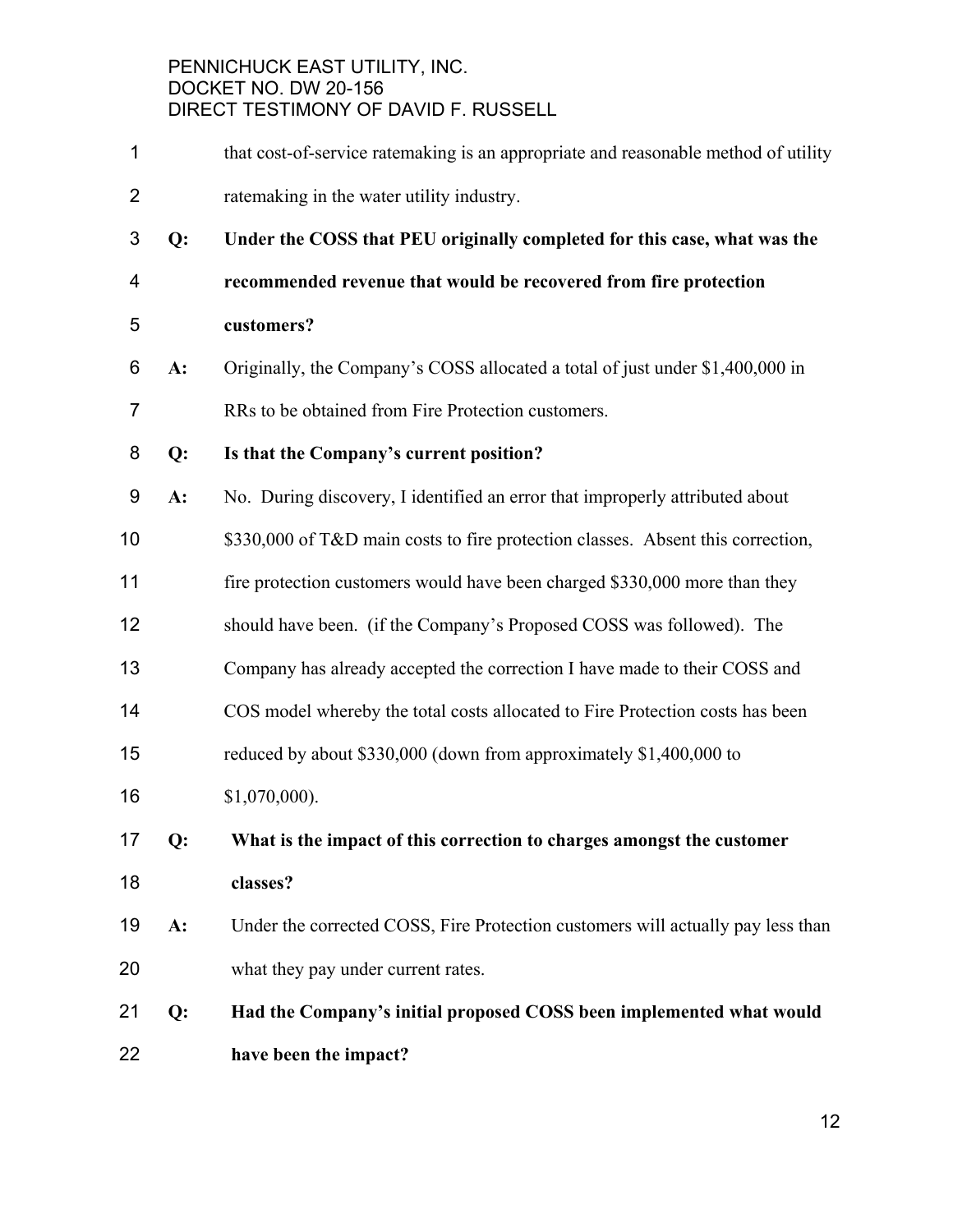| 1              | A: | PEU'S Initial COSS would have resulted in a greatly expanded cross-               |
|----------------|----|-----------------------------------------------------------------------------------|
| $\overline{2}$ |    | subsidization of General Service Customers by all Fire Protection Customers.      |
| 3              |    | All Fire protection Customers would have been charged about \$330,000 more        |
| 4              |    | than they should have been. Public Fire protection Customers would have been      |
| 5              |    | charged about \$240,000 more than they should have been.                          |
| 6              | Q: | Based on your analysis, do you believe that this overcharge and cross-            |
| $\overline{7}$ |    | subsidization (resulting from the misallocated T&D mains) was present in          |
| 8              |    | previous rates charged to PEU Fire Protection customers?                          |
| 9              | A: | Yes, I believe that it is reasonably likely based on my investigation that Fire   |
| 10             |    | Protection customers have been overcharged and therefore cross-subsidizing other  |
| 11             |    | customer classes for some time. There are strong indications that this same or at |
| 12             |    | least a similar level of overcharges based on misallocated T&D mains should be    |
| 13             |    | attributed to the results of the prior COSS. Because of this, fire protection     |
| 14             |    | customers' rates should be adjusted downward to ensure that this inequity is      |
| 15             |    | reduced in the short run and eliminated in the long run, and to bring those rates |
| 16             |    | closer to a proper cost-of-service allocation.                                    |
| 17             | Q: | What is your estimate of what the extent of this overcharging/cross-              |
| 18             |    | subsidization could have been?                                                    |
| 19             | A: | Based on my review of the Company's proposed COSS and its previous COSS, I        |
| 20             |    | estimate that since the last rate case Fire Protection Customers may have been    |
| 21             |    | subsidizing the General Water Service Customers in the order of \$50,000-         |
| 22             |    | \$100,000 (and could be as much as \$140,000) in each of those 7 years.           |
| 23             | Q: | What evidence exists to support this estimate?                                    |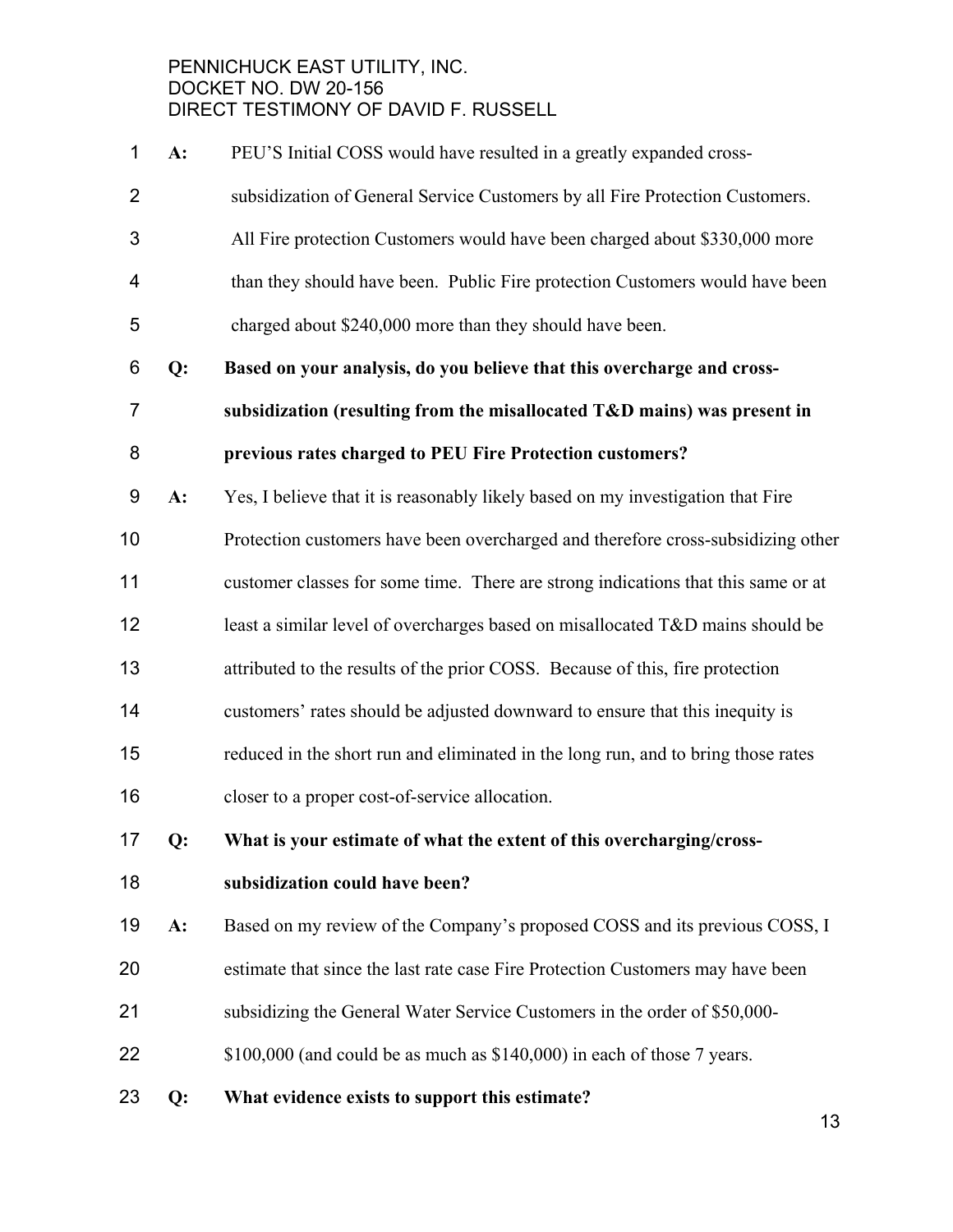| 1              | A: | In making this estimate, I considered the following similarities between PEU's                |
|----------------|----|-----------------------------------------------------------------------------------------------|
| $\overline{2}$ |    | initial COSS in this case and its previous COSS in 2013. First, the total                     |
| 3              |    | allocation of Revenue Requirements (RR) to Fire Protection Customers in the                   |
| 4              |    | prior COSS (2013) was 13.2%. PEU's COSS in this case initially allocated                      |
| 5              |    | nearly the same percentage (13.3%) of Total RRs to Fire Protection                            |
| 6              |    | Customers. Second, the percentage of T&D mains allocated to fire protection                   |
| $\overline{7}$ |    | customers to total assets in the prior case was $36.9\%$ . The percentage of T&D              |
| 8              |    | mains allocated to fire protection customers to total assets in this case is nearly           |
| 9              |    | identical at 36.7%. <i>Third</i> , the percentage of total fire protection costs allocated to |
| 10             |    | public fire protection customers in the prior case was 76%. The percentage of                 |
| 11             |    | total fire protection costs allocated to public fire protection customers in this case        |
| 12             |    | is very close at 73%. Fourth, the max day to average day factor in both cases                 |
| 13             |    | was the same at 1.5. Fifth, the max hour to max day factor in both cases was the              |
| 14             |    | same at 3.0. Sixth, the Fire Demand in both cases was the same at 2,000 GPM.                  |
| 15             | Q: | What did these similarities suggest to you?                                                   |
| 16             | A: | Given the nearly identical key parameters that were used in both COSSs, it is                 |
| 17             |    | extremely likely that a proportionate cross subsidization resulted from that case as          |
| 18             |    | in the COSS initially submitted in this case (based on Fire protection costs as a             |
| 19             |    | percent of total costs that was corrected to 10.3% instead of 13.2%).                         |
| 20             | Q: | Do you estimate that this cross subsidization has grown over time?                            |
| 21             | A: | Since the 2013 COSS, the cross subsidization would have only gotten more                      |
| 22             |    | pronounced as the public hydrant charges have increased by 22.3% since that                   |
| 23             |    | case, and the Inch-Foot charge has gone up 18% since that case.                               |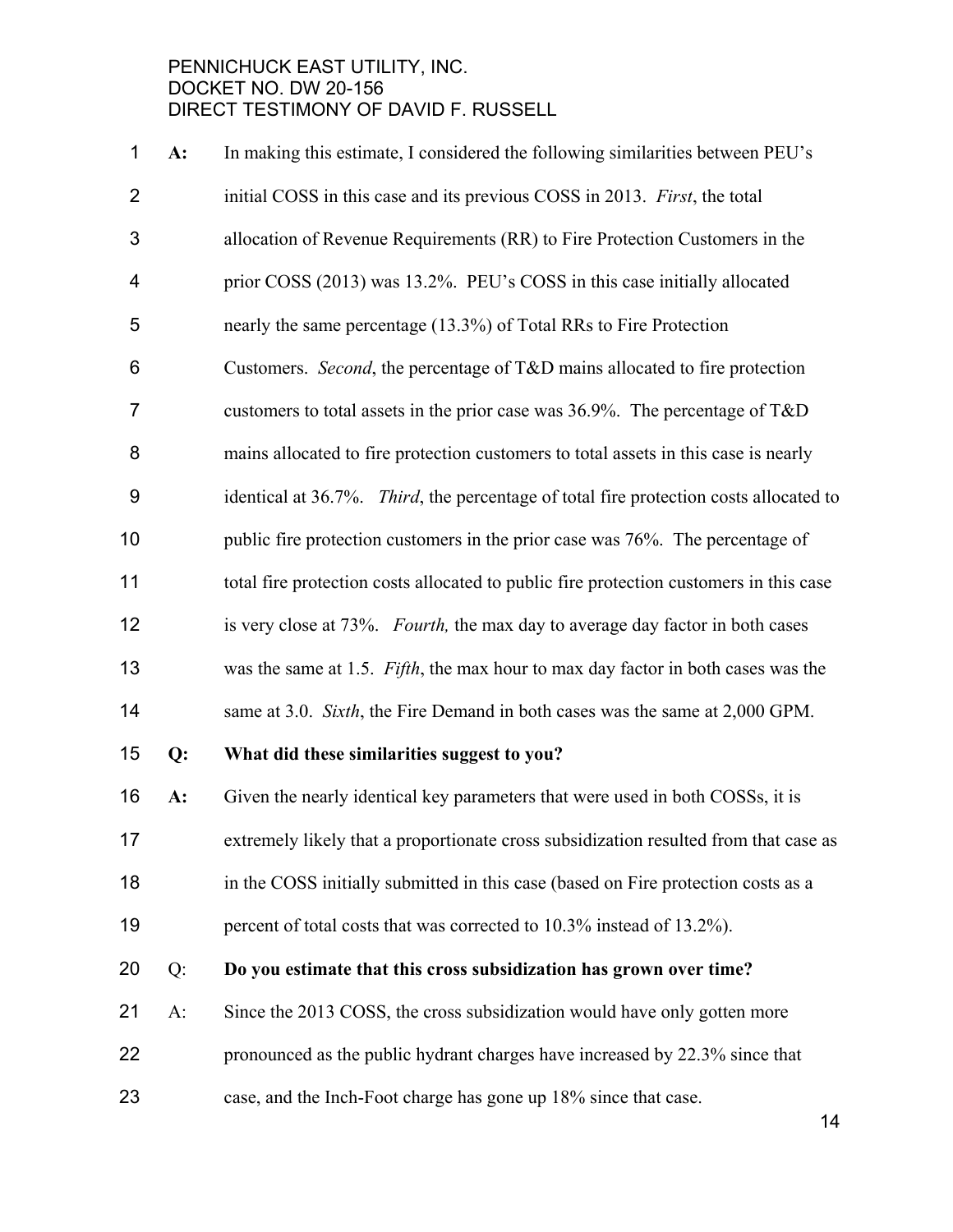- **Q: Have you have proposed a rate design in this case that accounts for the necessary corrections to the COSS model?**
- **A:** Yes.
- Q: **Can you explain this rate design?**

**A:** Yes.The Towns' proposed rate design recognizes the need for rate gradualism, but also recognizes the very significant overcharges that the Public Fire Protection Customers have been paying in the past, and but for corrections made to PEU's COSS, that inequity in the Towns subsidization of other classes would have been much larger. If PEU's COSS/COS Model had not been corrected, all Fire Protection Customers would have been required to pay about \$330,000 more than 11 they should. The Public Fire Protection portion of that amount is approximately 12 \$234,000. To make the rate design truly a gradual movement to cost of service-based rates, while still recognizing the large cross-subsidization from Public Fire Protection Customers to other rate classes, the Towns' rate Design Proposal includes a 25% transfer from Public Fire Protection Customers to general water service customers through the Metered Consumption charge. The Towns firmly believe this is a fair and reasonable rate design to all rate classes, particularly given the level of cross subsidization identified in this case.

The Towns Rate Design Proposal provides a balance between providing a reasonable level of gradualism to the straight COSS rates, while recognizing the very high level of cross-subsidization (from Fire protection customers to General water service customers) that existed prior to this case, and which would continue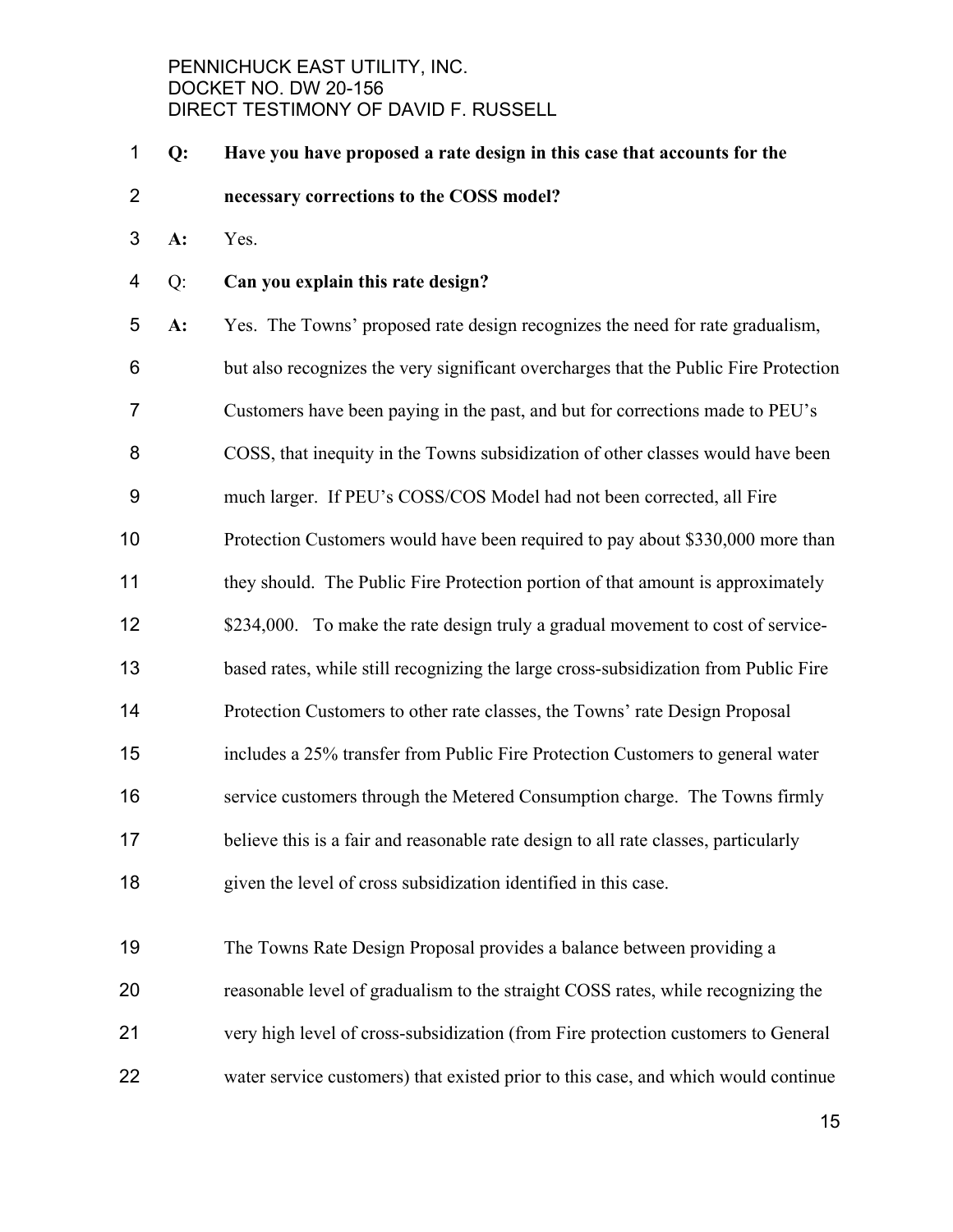- without significant modifications to the rates directly following the COSS results of this case.
- The Towns' Rate Design Proposal provides for a sizable portion of the reduction
- level of charges that would result from this approach without this change. In
- essence, the Towns propose to mitigate the reductions by transferring 25% of
- these reduced charges to General Water Service Customers.
- I have disclosed versions of this rate design to several of the other parties in this
- case during discovery discussions. Should this rate case proceed to a final hearing
- on the merits, I will produce a detailed schedule and/or model of the Towns' rate design with the Towns' exhibits.

# **Q: Based on your experience, is the rate design fair and reasonable under the circumstances?**

- **A:** Yes. This Rate Design Proposal is fair and reasonable given the need for some gradualism, while recognizing the high level of subsidies the Public Fire Protection Customers have and will continue to provide to the General Water
- Service Customers going forward.

## **V. FINDINGS, CONCLUSION, AND RECOMMENDATIONS**

**Q. Following your review and investigation of this case, do you have specific recommendations for these utilities going forward?**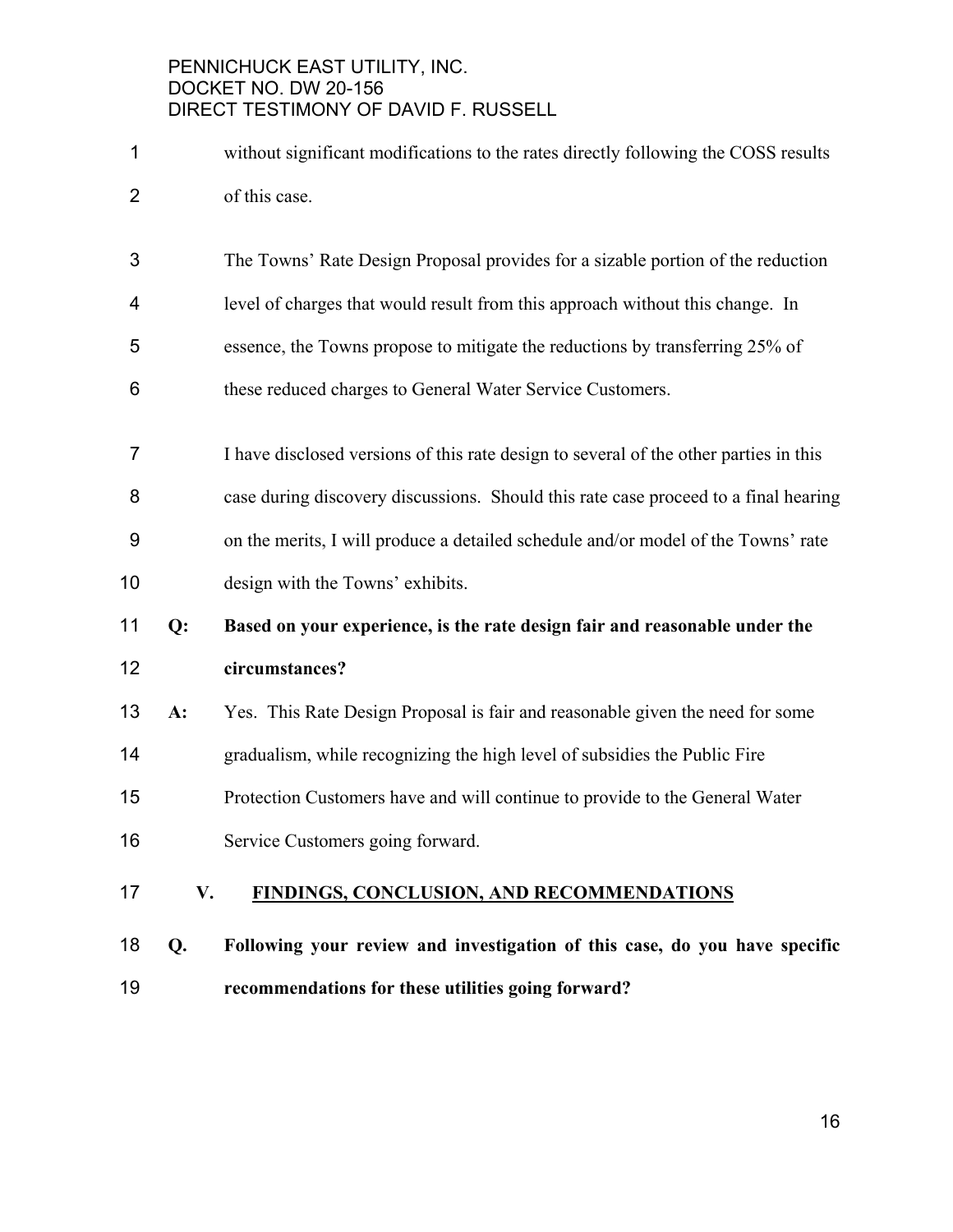- A. Yes, I do. Based on our investigation and all of the foregoing testimony, I fully endorse the recommendations that I provided above and suggest they be adopted by the Commission
- **Q. Mr. Russell, do you anticipate the need to supplement and/or amend your testimony going forward?**
- A. Yes, I do. Because the parties were working diligently on and fully anticipated a settlement in this case, this testimony was unable to include a comprehensive analysis of all issues concerning PEU's proposed rate increases. I anticipate that as more information is learned during the outstanding discovery in the litigation phase of this case, I will need to supplement my testimony. I also anticipate that I will provide detailed rebuttal testimony to the pre-filed testimony of the other subject-matter experts in this case. Should this case proceed to litigation, I anticipate that 13 I will supplement this testimony.

# **Q. Mr. Russell, does that conclude your testimony at this time?**

A. Yes, it does.